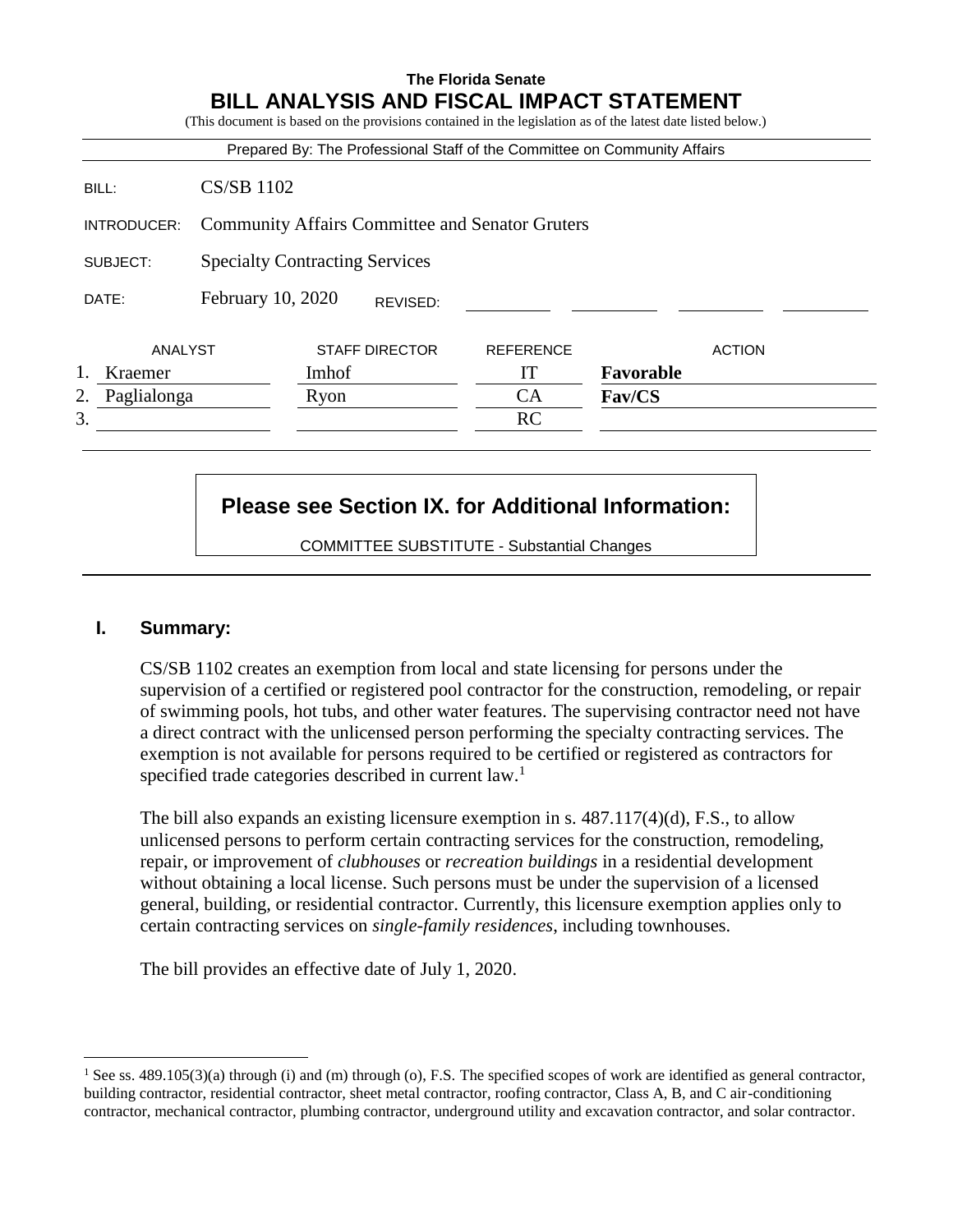#### **II. Present Situation:**

#### **Construction Contracting**

Part I of ch. 489, F.S., dealing with Constructing Contracting, sets forth requirements for qualified persons to be licensed if they have sufficient technical expertise in the applicate trade.<sup>2</sup>

A contractor is a person who undertakes a job or submits a bid to construct, repair, alter, remodel, add to, demolish, subtract from, or improve any building or structure for others, and whose job scope is substantially similar to one of 17 specified scopes of work.<sup>3</sup> A contractor must be licensed by the Department of Business and Professional Regulation's Construction Industry Licensing Board (board) or certified by the county in which he or she wishes to work.<sup>4</sup> In most circumstances, a contractor must subcontract all electrical, mechanical, plumbing, roofing, sheet metal, swimming pool, and air-conditioning work unless the contractor holds a state certificate or registration in the appropriate trade category.<sup>5</sup>

A subcontractor who does not have a state certificate or registration may work under the supervision of a licensed or certified contractor, if:

- The work of the subcontractor falls within the scope of the contractor's license; and
- The subcontractor is not engaged in construction work that would require specified contractor licensing (i.e., licensure as an electrical contractor,<sup>6</sup> a septic tank contractor,<sup>7</sup> a sheet metal contractor, roofing contractor, Class A, B, or C air-conditioning contractor, mechanical contractor, commercial pool/spa contractor, residential pool/spa contractor, swimming pool servicing contractor, plumbing contractor, underground utility and excavation contractor, or solar contractor.<sup>8</sup>

The term "certification" means the act by a contractor obtaining or holding a geographically unlimited certificate of competency from the Department of Business and Professional Regulation (DBPR).<sup>9</sup> A contractor "registered" with the DBPR has fulfilled competency requirements only in those jurisdictions in which the registration is issued, and registered contractors may contract only in those jurisdictions.<sup>10</sup>

The term "specialty contractor" means a contractor whose scope of practice is limited to:

A particular construction category adopted by board rule; and

 $\overline{a}$ 

<sup>2</sup> *See* ss. 489.101-489.146, F.S.

<sup>&</sup>lt;sup>3</sup> See s. 489.105(3)(a) through (q), F.S. The specified scopes of work are identified as general contractor, building contractor, residential contractor, sheet metal contractor, roofing contractor, Class A, B, and C air-conditioning contractor, mechanical contractor, commercial pool/spa contractor, residential pool/spa contractor, swimming pool servicing contractor, plumbing contractor, underground utility and excavation contractor, solar contractor, pollutant storage systems contractor, and specialty contractor.

 $4$  Sections 489.107(1), 489.113(1), and 489.117(1)(b), F.S.

<sup>5</sup> Section 489.113(3), F.S. Various exceptions for general, building, residential, and solar contractors are set forth in s. 489.113(3)(a) through (g), F.S.

<sup>6</sup> *See* Part II, of ch. 489, F.S., relating to Electrical and Alarm System Contracting,

<sup>7</sup> *See* Part III of ch. 489, F.S., relating to Septic Tank Contracting.

<sup>8</sup> Section 489.113(2), F.S.

<sup>9</sup> *See* ss. 489.105(7) and (8), F.S.

<sup>10</sup> *See* ss. 489.105 (9) and (10), F.S.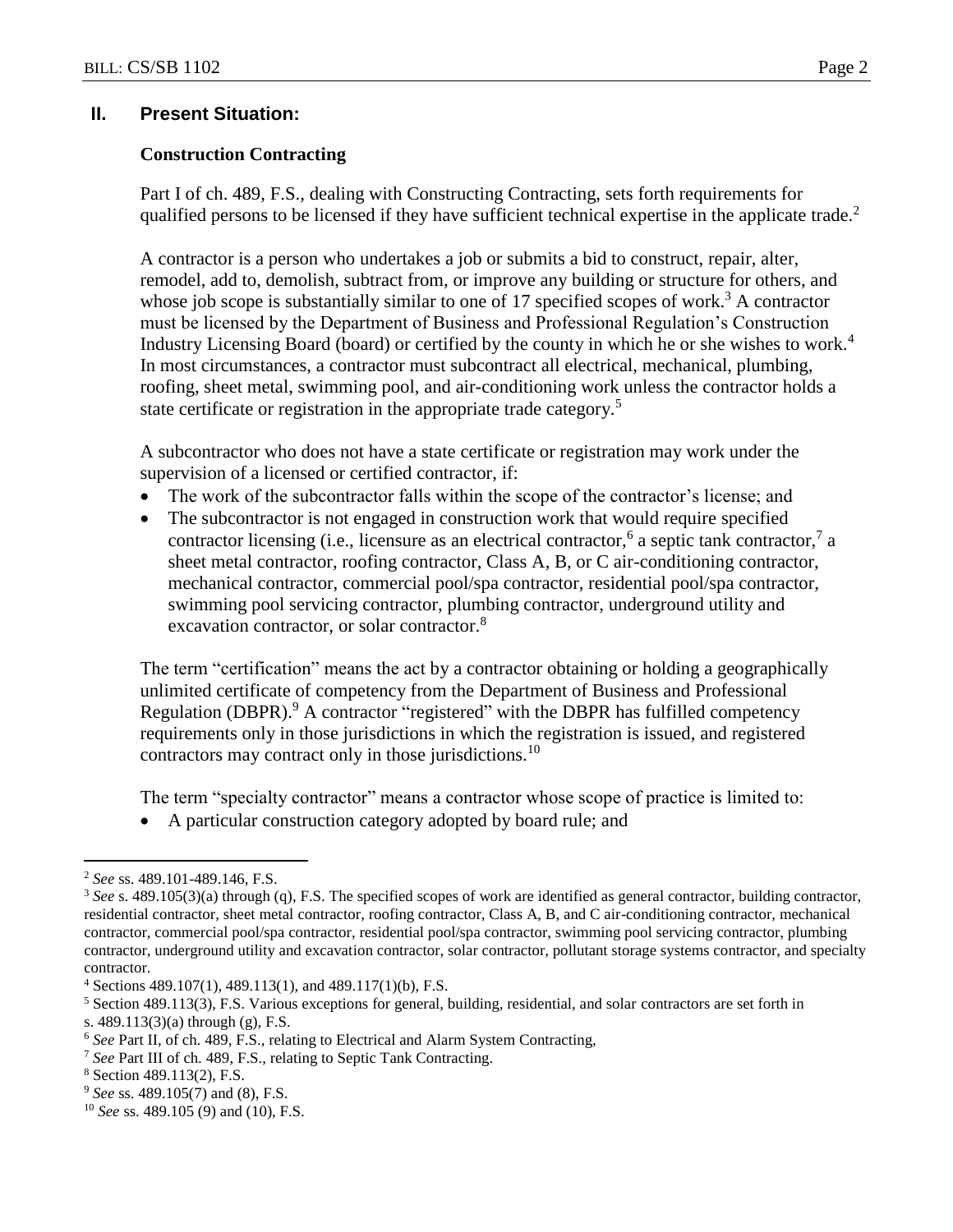A subset of the [trade categories for contractors listed in s.  $489.105(3)(a)$  through (p), F.S., such as roofing, air-conditioning, plumbing, etc.]. $^{11}$ 

## *Swimming Pool/Spa Contractors*

Section  $489.105(3)(i) - (1)$ , F.S., provides three categories of pool/spa contractors in the construction industry. These contractor categories include commercial pool/spa, residential pool/spa, and swimming pool/spa servicing. If an individual's scope of work involves, but is not limited to, the construction, repair, and servicing of these types of swimming pools and spas, one must obtain a state license from the DBPR and is valid in any county or municipality throughout the state. In addition to the state licenses described in s.  $489.105(3)(i) - (1)$ , F.S., the DBPR also provides the ability to obtain a voluntary specialty contractor license in specific areas of pool/spa construction pursuant to Florida Administrative Code Rule  $61G4-15.032$ <sup>12</sup> However, these specialty contractors must work under the supervision of a state licensed contractor.<sup>13</sup>

Pursuant to Florida Administrative Code Rule 61G4-15.032, the DBPR's licensing board has adopted specific rules for the voluntary certification of swimming pool specialty contractors and residential pool/spa servicing contractors.<sup>14</sup> Licenses for these contractors include those for:

- Swimming Pool Layout;
- Swimming Pool Structural;
- Swimming Pool Excavation;
- Swimming Pool Trim;
- Swimming Pool Decking;
- Swimming Pool Piping; and
- Swimming Pool Finishes.

## *Licensure Exemption in s. 489.117(4)(d), F.S.*

Section 489.117(4)(d), F.S., commonly referred to as the "Jim Walter" exemption, was enacted in 1993<sup>15</sup> and allows unlicensed persons to perform contracting services for the construction, remodeling, repair, or improvement of single-family residences and townhouses<sup>16</sup> without obtaining a local license. The person must be under the supervision of a certified or registered general, building, or residential contractor, and the work may not be work that requires licensure in the areas of roofing, sheet metal, air-conditioning, mechanical, pool/spa, plumbing, solar, or underground utility and excavation contractor.<sup>17</sup> The supervising contractor need not have a direct contract with the unlicensed person performing the contracting services.

Florida's Fifth District Court of Appeals has addressed the applicability of this exemption to a local building contractor licensing requirement in a St. Johns County ordinance.<sup>18</sup> In this case,

 $\overline{a}$ 

<sup>16</sup> "Townshouses" was added to the exemption in 2003. *See* ch. 2003-257, s.5, Laws of Fla.

<sup>&</sup>lt;sup>11</sup> Section 489.105(3)(q), F.S.

<sup>12</sup> *See* Fla. Admin. Code R. 61G4-15.032 and 61G4-15.040 (2020), *available at:*

<https://www.flrules.org/gateway/ChapterHome.asp?Chapter=61G4-15> (last visited Jan. 14, 2020).  $^{13}$   $\tilde{I}$ *d*.

<sup>14</sup> *Id.*.

<sup>&</sup>lt;sup>15</sup> *See* ch. 93-154, s. 3, and ch. 93-166, s. 12, Laws of Fla. These provisions have been subsequently amended.

 $17$  Section 489.117(d), F.S.

<sup>&</sup>lt;sup>18</sup> See Florida Home Builders Ass'n v. St. Johns County, 914 So.2d 1035 (Fla. 5<sup>th</sup> DCA 2005).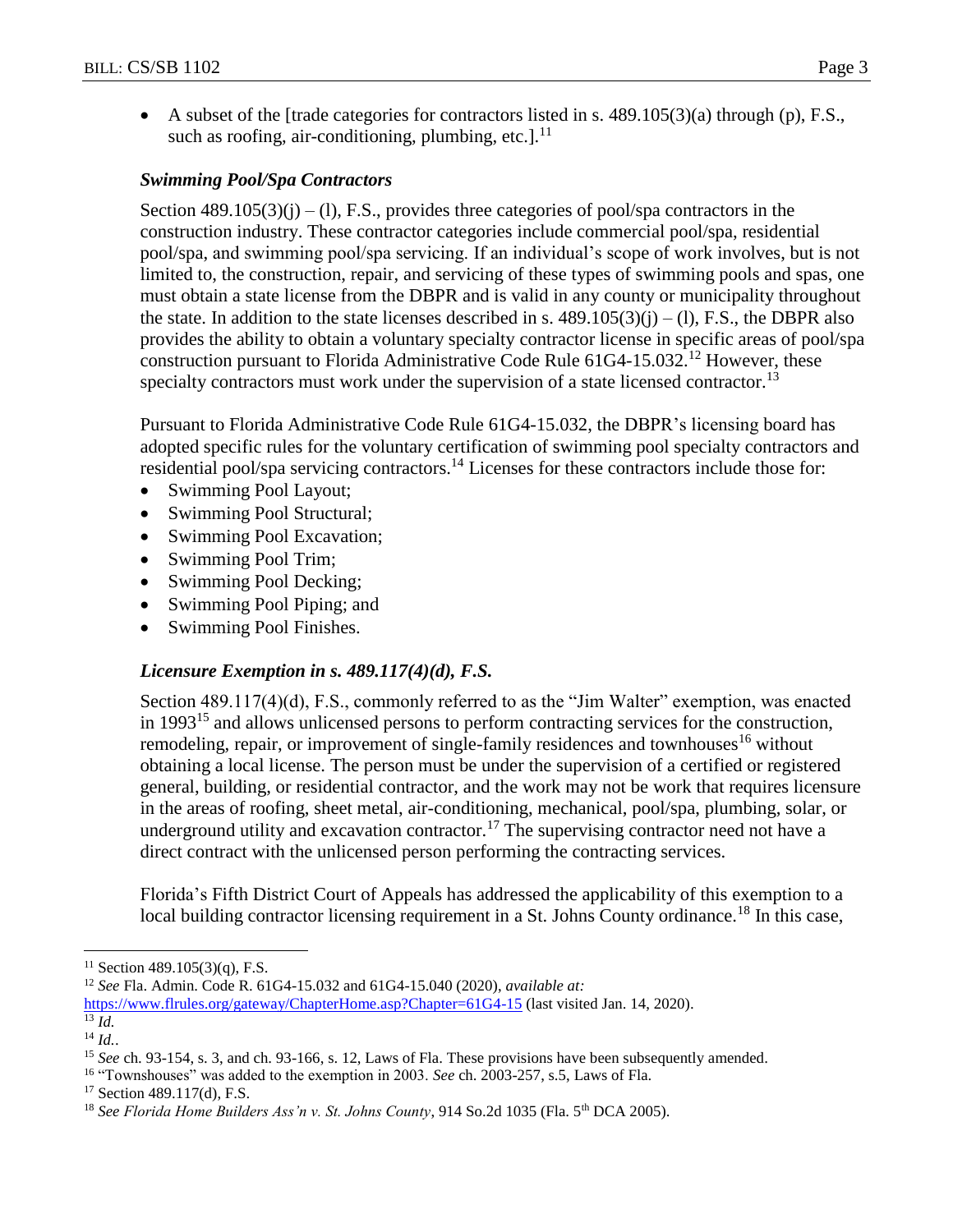the court found that under s. 489.117(4)(d), F.S., the county's ordinance requiring all noncertified contractors to obtain a local license conflicted with state law.<sup>19</sup>

Another example of the applicability of this exemption is contained in a 2001 Attorney General Opinion. In this opinion, Florida's Attorney General, Robert A. Butterworth, explained that a county may not enact an ordinance that requires local certification of drywall installers. Mr. Butterworth reasoned that, under the exemption in s. 489.117(4)(d), F.S., "the county may not require certification of persons performing drywall installation on single-family residences when such persons are working under the supervision of a certified or registered general, building, or residential contractor."  $20$  Drywall installation fits the local licensing exemption because one does not have to obtain registration or certification under s. 489.105(3)(d)-(o), F.S., to perform this aspect of construction; thus, drywall installers are exempt from local regulations that provide otherwise.

# **III. Effect of Proposed Changes:**

CS/SB 1102 amends s. 487.117(4), F.S., to expand the circumstances under which unlicensed persons may perform certain construction contracting services.

First, the bill expands the licensure exemption in s. 487.117(4)(d), F.S., to allow unlicensed persons to perform contracting services for the construction, remodeling, repair, or improvement of *clubhouses* or *recreation buildings* in a residential development without obtaining a local license. As is imposed under current law, such unlicensed persons must be under the supervision of a licensed general, building, or residential contractor, and the work may not be work that requires licensure as a roofing, sheet metal, air-conditioning, mechanical, pool/spa, plumbing, solar, or underground utility and excavation contractor. Currently, this licensure exemption applies only to eligible construction activities on *single-family residences*, including townhouses.

Second, the bill creates s. 487.117(4)(e), F.S., to exempt from local and state licensing persons under the supervision of a certified or registered commercial pool/spa contractor, a residential pool/spa contractor, or a swimming pool/spa servicing contractor (a licensed pool contractor) for the performance of certain specialty contracting services. The bill provides a contractual relationship between the supervising contractor and those performing the specialty contracting services is not required (i.e., the performance of such contracting services is outside the business of contracting and need not be undertaken through a contractor/subcontractor relationship).

The services that may be performed by unlicensed persons under the supervision of a licensed pool contractor include the construction, remodeling, repair, or improvement of swimming pools, hot tubs, spas, and interactive water features, as defined in the Florida Building Code (code).<sup>21</sup>

 $\overline{a}$ 

<sup>19</sup> *Id.* at 1037

<sup>20</sup> *See* Op. Atty. Gen. 2001-25, March 28, 2001, *available at:*

<http://www.myfloridalegal.com/ago.nsf/Opinions/4C31D4CAE5F162BF85256A1E00532DAC> (last visited February 11, 2020).

<sup>&</sup>lt;sup>21</sup> The term "swimming pool" is defined as "[a]ny structure intended for swimming, recreational bathing or wading that contains water over 24 inches (610 mm) deep. This includes in-ground, aboveground and on-ground pools; hot tubs; spas and fixed-in-place wading pools." *See* ch. 2 of the 2017 Florida Building Code (Sixth Edition), available at <https://codes.iccsafe.org/content/FBC2017/chapter-2-definitions> (last visited Jan. 14, 2020).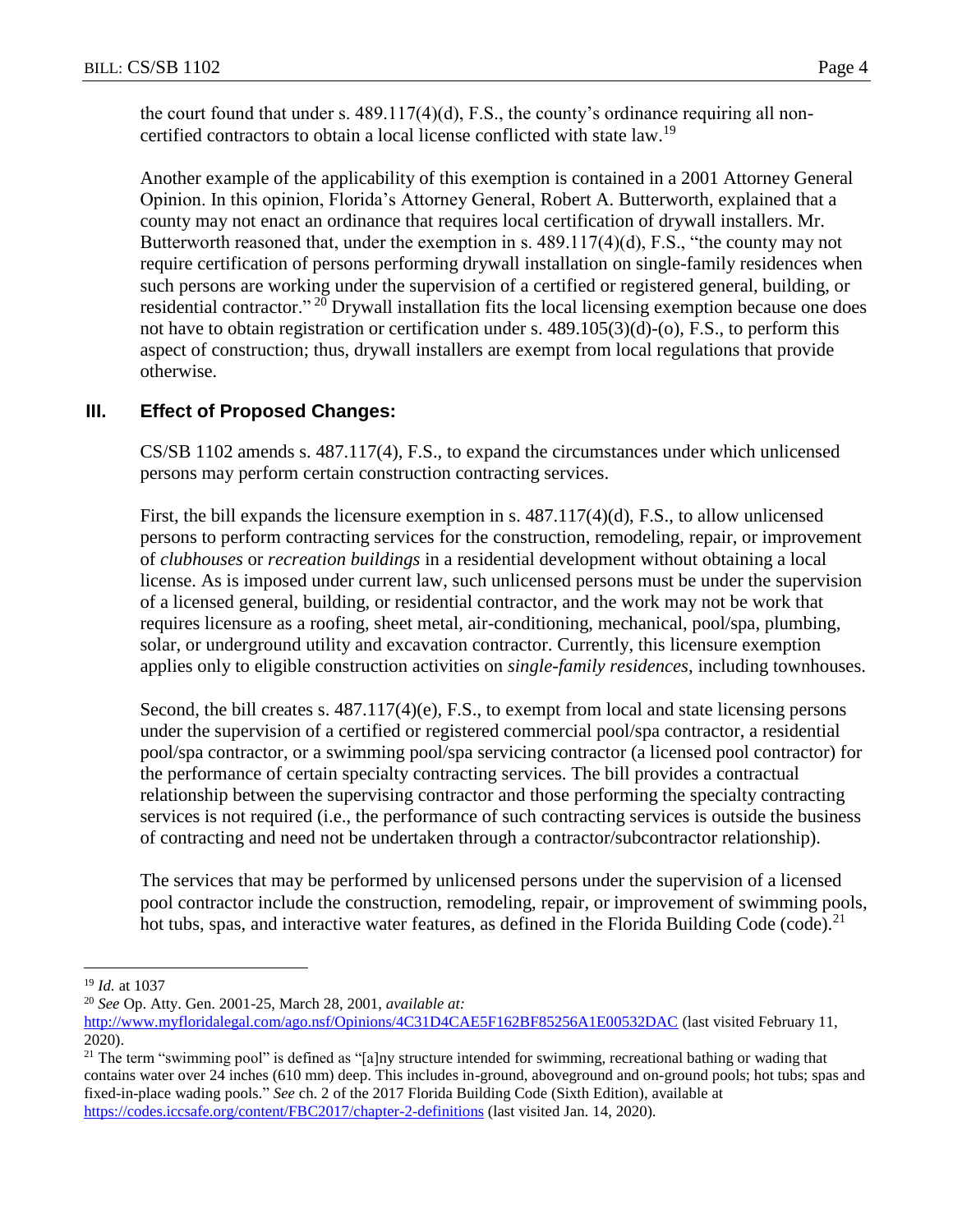Of those terms, the current code does not appear to define "interactive water features." However, the described scope of work for "swimming pool piping specialty contractor" includes "decorative or interactive water displays or areas."<sup>22</sup>

The exemption is not available for persons required to be certified or registered as contractors for specified trade categories described in s.  $489.105(3)$ , F.S.<sup>23</sup>

The bill takes effect on July 1, 2020.

#### **IV. Constitutional Issues:**

A. Municipality/County Mandates Restrictions:

None.

B. Public Records/Open Meetings Issues:

None.

C. Trust Funds Restrictions:

None.

D. State Tax or Fee Increases:

None.

E. Other Constitutional Issues:

None.

## **V. Fiscal Impact Statement:**

A. Tax/Fee Issues:

None.

 $\overline{a}$ 

B. Private Sector Impact:

Persons who are not licensed as contractors in a trade and have not been eligible to engage in such work may now, under the supervision of certified or registered contractors whose licenses cover such work, construct, remodel, repair, or improve clubhouses or recreational buildings in a residential development, and swimming pools, hot tubs, spas, or interactive water features.

<sup>&</sup>lt;sup>22</sup> See Fla. Admin. Code R.  $61G4-15.032(2)(f)$ , relating to certification of swimming pool piping specialty contractors, available at<https://www.flrules.org/gateway/ChapterHome.asp?Chapter=61G4-15> (last visited Jan. 14, 2020).

<sup>&</sup>lt;sup>23</sup> See s. 489.105(3)(a) through (i) and (m) through (o), F.S. The specified scopes of work are identified as general contractor, building contractor, residential contractor, sheet metal contractor, roofing contractor, Class A, B, and C air-conditioning contractor, mechanical contractor, plumbing contractor, underground utility and excavation contractor, and solar contractor.